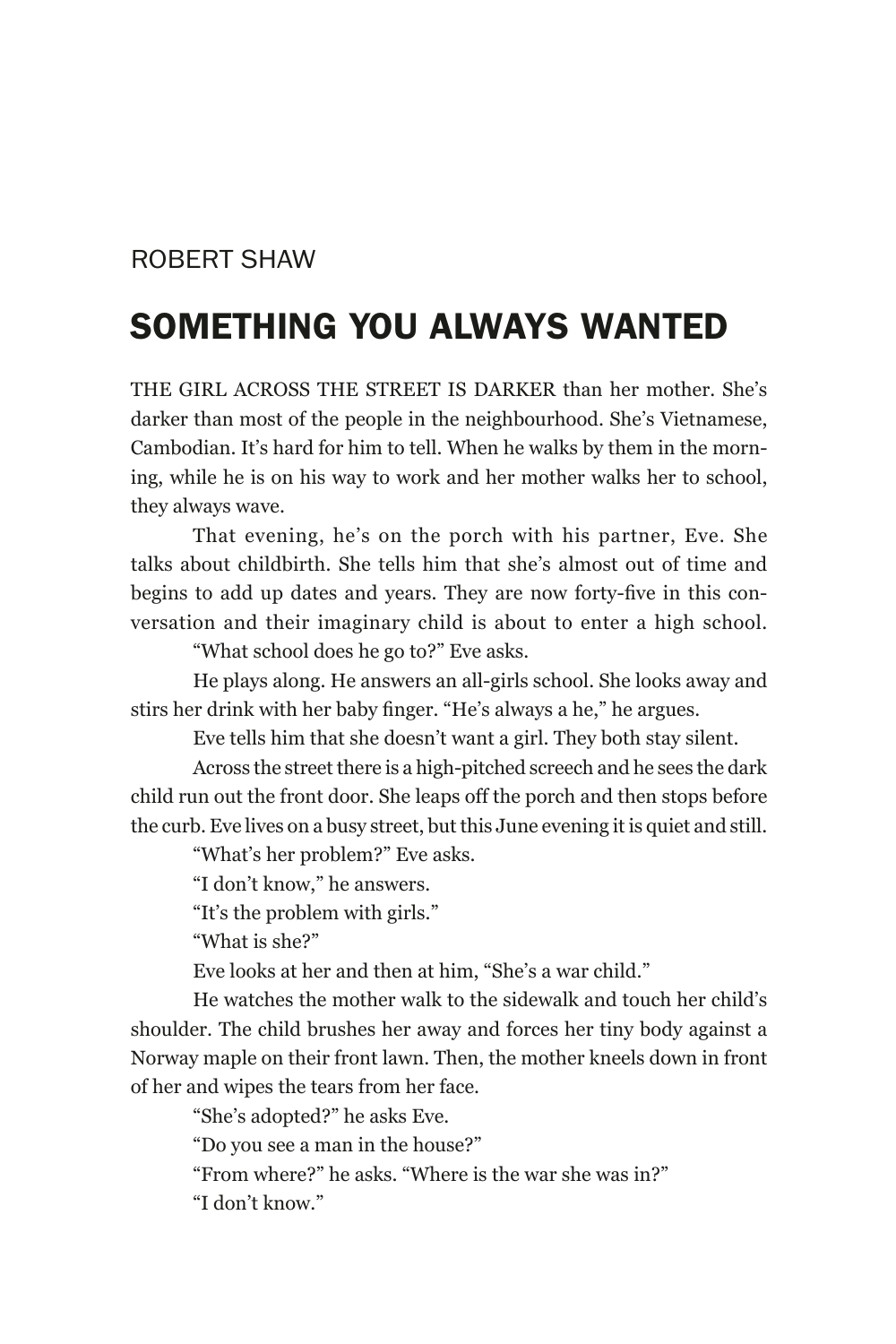Then Eve gives up on the baby fantasy with him. She has got back together with him for the second time this year. The first time she left was on a business trip to New York where she met someone, and the other time was when she reconnected with a man from college over the Internet. Eve insisted, as she continues to, that these were mistakes. She told him that to move forward one must close up the past. Eve has invited him to live in her house. She says that they are just testing the waters.

He stays awake that night while Eve sleeps. She wears a blindfold and earplugs. Sometimes she will scratch herself in her sleep and at one time he would gently pull her hand away, but now he lets her be. He rocks back and forth on a metal rocking chair that he purchased from work and reads one of her gossip magazines. He works for a company called Office Art. They supply businesses with paintings, furniture, faux-antiques, and tabletop gadgets. Eve has complained that the rocking chair looks too cold and sterile, that it belongs in a hospital maternity ward. She has protested against most of the work furniture that he has brought into her house. He watches her sleep and then pauses on a story about a broken marriage. In the distance, he hears the sound of a siren. At first it is far, but then it comes closer until it is almost outside the bedroom window. Eve sleeps through it.

Outside he sees other neighbours, firemen, paramedics and the dark child and her mother. The child swings and plays and then sits on the sidewalk in her pajamas. They, like most, are curious onlookers. But something about the child's aloofness makes him think that she's seen this before. That throughout her young life she has become accustomed to being woken up to the sounds of midnight sirens, men yelling orders, distress and worry in people's voices.

"It's carbon monoxide," the child's mother says to him. "That's all." He stands next to her on the sidewalk.

"Did they get everyone out?" he asks.

"I think everything is fine."

He looks closely at her child. She is small and skinny. Fragile, he thinks. She gets up and holds her mother's arm. He walks them back to their porch. She introduces her daughter Anne to him and then herself as Joyce. He bends down and extends his hand to Anne, but she hides behind her mother

"You're staying with Eve?" Joyce asks.

"For now," he says.

Anne pulls on her mother's shirt.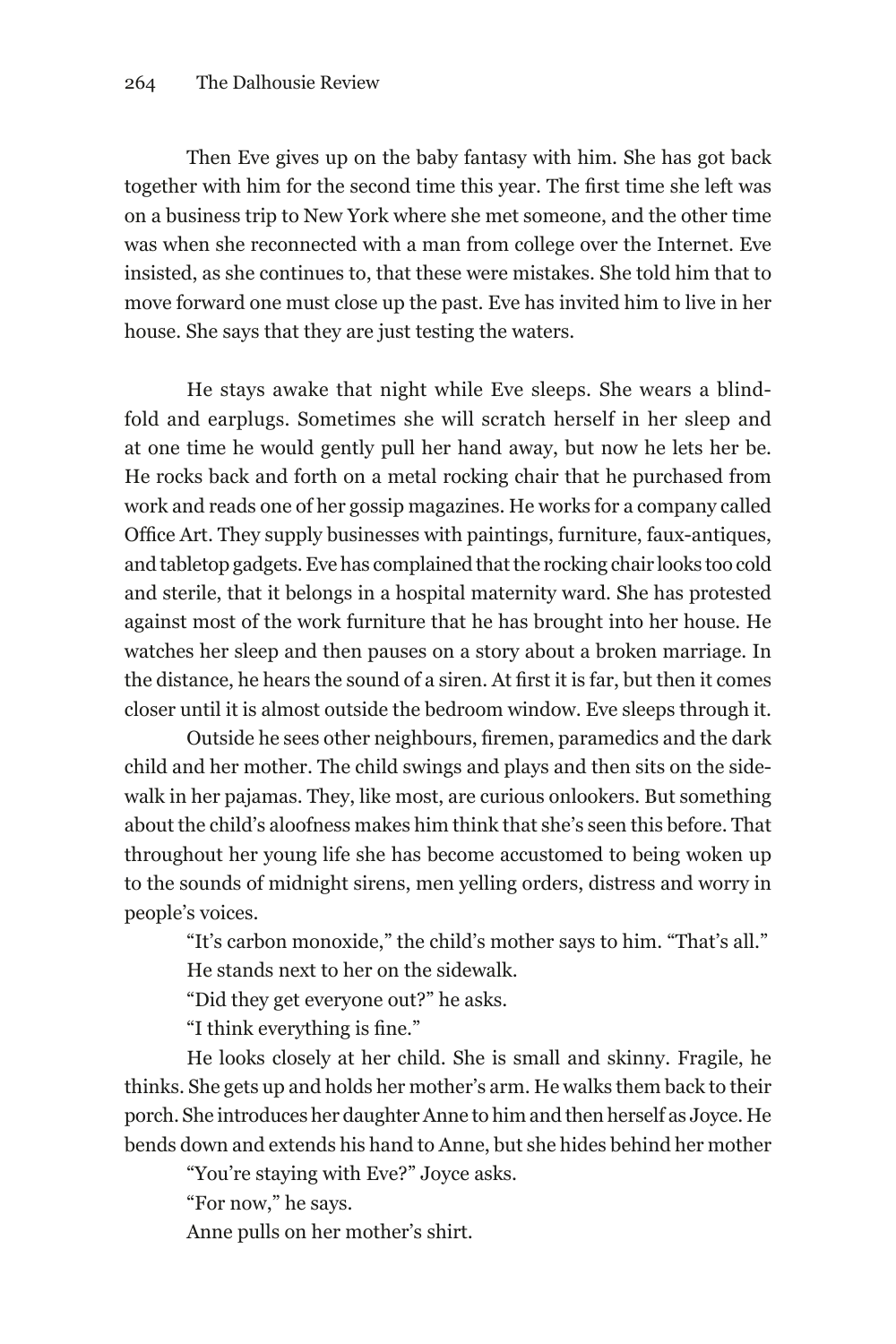"I should get her to bed," Joyce says. "Too much excitement." "I should do the same," he says and smiles.

He doesn't go back to bed. Instead, he sits on Eve's porch and watches Joyce's house. Their porch light is on and then it's off and then the light upstairs turns on and off. He watches the fire trucks leave and the neighbours go back to their homes. He thinks about Anne and about children in other wars. He remembers late-night TV commercials with kids dressed in NFL jerseys carrying buckets of water from a well.

Eve tells him that in six months they should begin to try and have a child. She pours a coffee and then does stretches, while she balances a mug in her hand. She has spread out bank records and pay stubs on the breakfast table. She has underlined his monthly wage with a red marker and circled her wage with a green one. She makes more money than him.

"Bringing a child into this world can be costly," she explains.

He imagines that she will tell him to get out of the Office Art business and take a full-time job as a bartender at night and a handyman during the day. She doesn't say anything. He inserts a Genesis disc into the CD player, but doesn't press play.

"And what if it doesn't work?" he asks.

"Then it will be over," Eve answers.

"We could adopt."

"I want my own child."

"There are homeless children all over the world."

"I have beautiful eyes."

"They're hazel."

"This is difficult."

Eve picks up her workout bag and bicycle helmet. She works out more and more and is home less and less. He thinks that she just feels pressure from her pregnant friends.

"Press play?" he asks. Eve walks past the stereo.

When he gets back from work that night Joyce and Anne are on Eve's front porch. Eve had sent him an e-mail earlier that day: *Off to John and Ruth's: be back in a couple of days*. John and Ruth live on a farm outside the city. He has brought home a gift to make up for the baby-talk fight. He's purchased wooden desktop African animals from work. There is a giraffe, a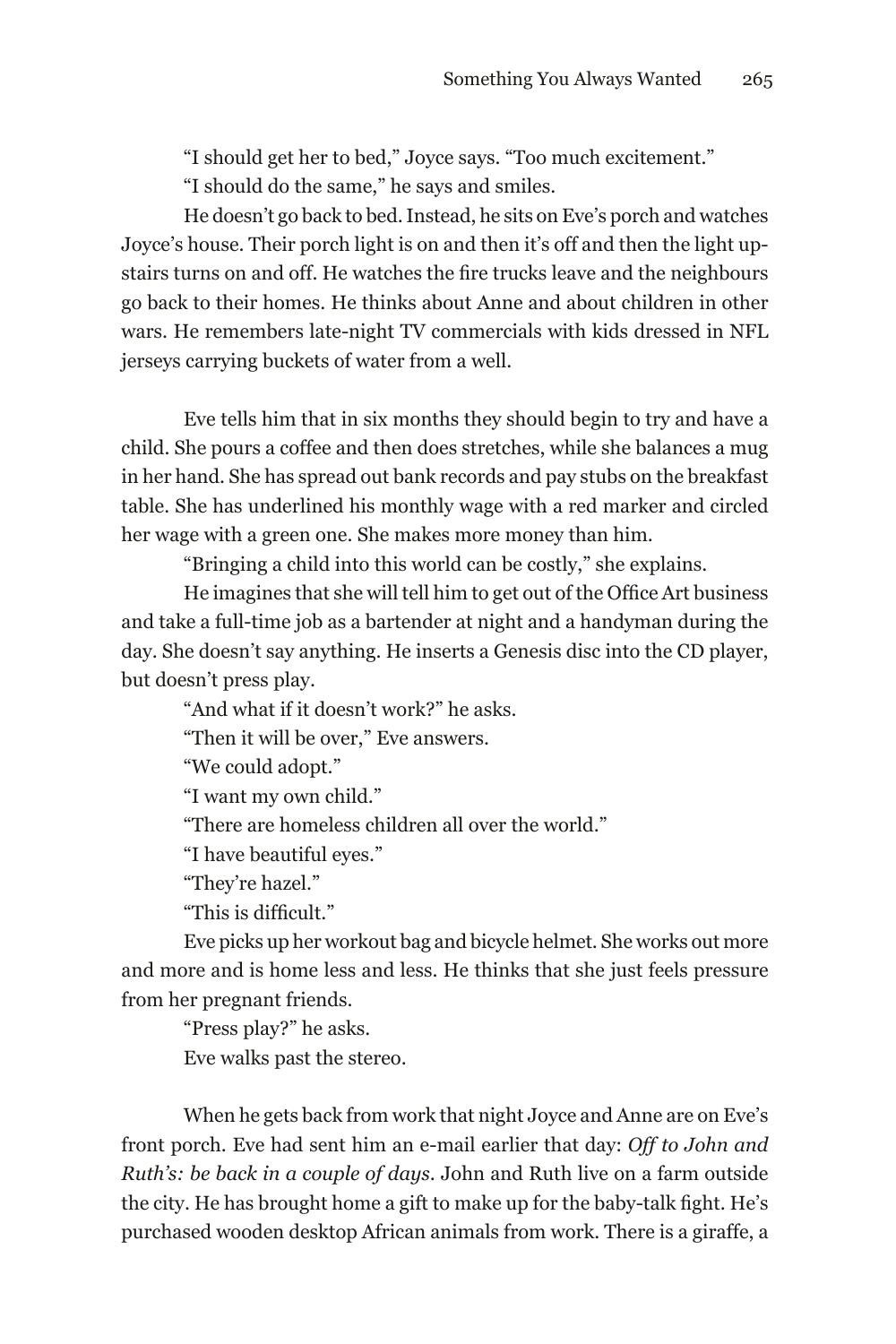tiger, and a baby elephant that is painted in an earth-tone green. He thinks these are things that Eve would place on a windowsill or scatter through the kitchen next to the salt and spices.

Joyce holds a nighttime bag and asks if Eve and him can watch Anne for a few hours. He invites them both in.

"Is Eve home?" Joyce asks.

"She's away," he answers.

Anne sits on the couch and plays with the wooden animals. Joyce tells him that she'll be back soon and that their babysitter had to study for an exam. She offers to pay him. He joins Anne on the couch. She is wearing the same pink pajamas with raccoons on them from the night of the fire trucks. He presses his finger on one of the raccoons. She flinches. Then he tries to join in her game, but she shakes her head *no*.

In awhile, Joyce has come back. He carries Anne across the street for her. They stand in the hallway. She has pictures of Anne on the walls. Portraits of her at different ages: smiles, frowns, in a plastic pool, on the teacup ride at an amusement park.

"Motherhood is fun. I never really liked other people's children," Joyce says to him.

"We're thinking of trying it out," he says.

Joyce smiles. .

"Did she tell you that she plays the violin?"

He figures the recent temper tantrum was a result of violin lessons.

"Music can be frustrating," he says.

"It's the universal language."

She takes Anne out of his arms and carries her upstairs.

On the fridge, in the kitchen, there are more pictures of Anne, her mother, and her birth mother. Joyce tells him that Anne is from Thailand and that she still communicates with her real mother and later this summer they will visit her.

"Why is Anne called a war child?" he asks.

Joyce tells him that she's never heard her called that before. He sits uncomfortably.

"There's no war where she's from," she says.

She tells him that there was a flood, but that Anne's mother had too many children to feed and that Anne has a scar on her stomach from being malnourished.

"Is it hard to raise her alone?" he asks.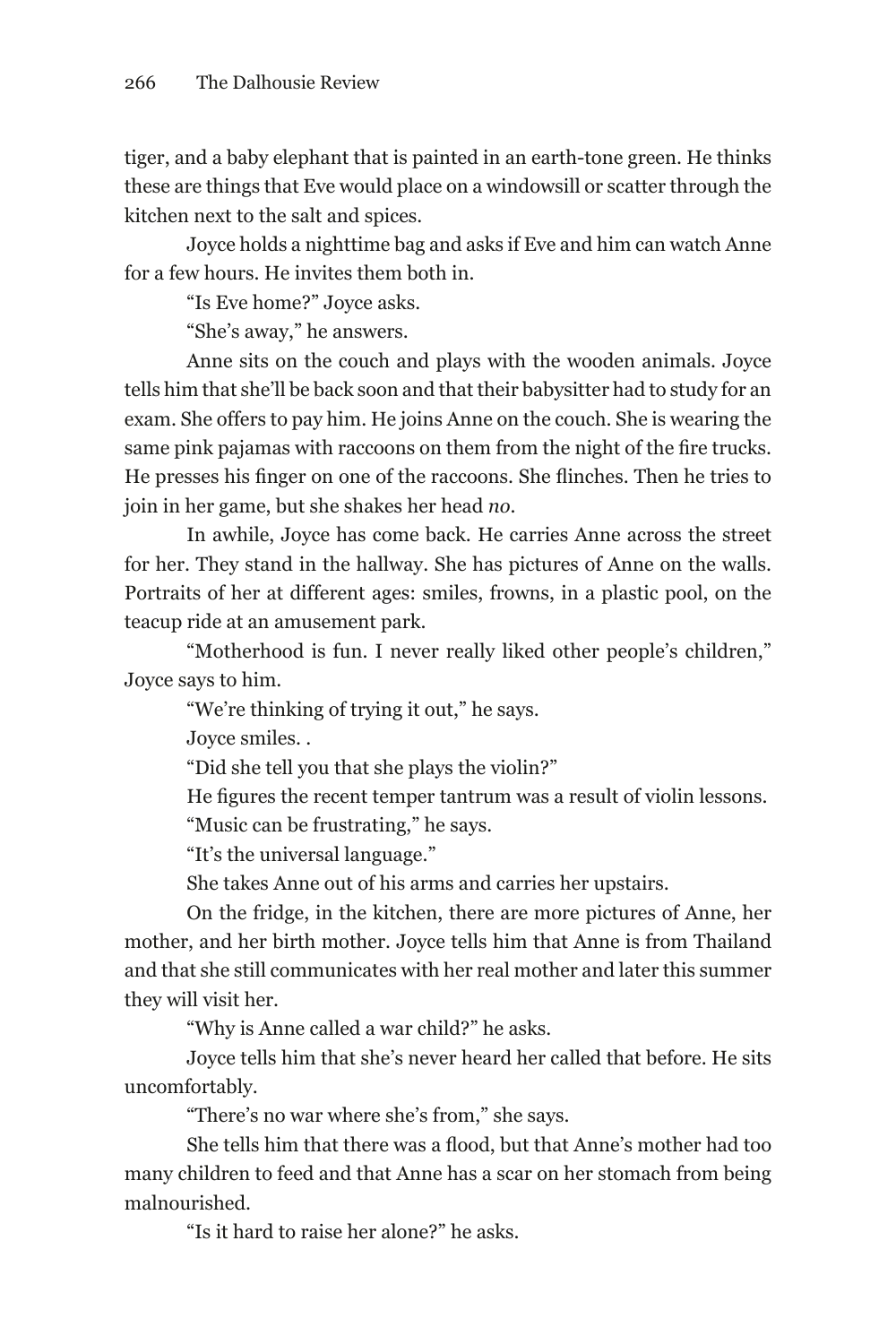"It can be complicated," she answers.

He places the wooden animals on her kitchen table. Joyce hands him a glass of wine.

Later that week there is a message from Eve. She is still at John and Ruth's farm and will not come back. She thinks he should find somewhere else to live for now. "This is too difficult," she says over the answering machine. He can hear someone in the background and the sound of plates being moved. He listens to it one more time and then unplugs the machine from the phone.

That night he mixes a drink and decides to listen to his Genesis disc. He sits on his Office Art rocking chair and smokes a rum-tipped cigar that he bought at the convenience store. He turns up the volume, but doesn't press play. Then, he calls his sister in Victoria.

"It's me," he says.

"Is everything okay?"

"We're going to try and have a child," he says. "You'll be an Aunt."

His sister tells him she's excited.

"Are things good with Eve?" she asks.

"Things are getting better."

He rests the phone on his shoulder.

"It's something you've always wanted," she says.

"It is, I think."

He hangs up the phone and mixes one more drink.

"We're about to go to sleep," Joyce tells him.

They are standing on her porch. He asks if he can come in for a bit.

She leads him up a narrow staircase to Anne's room at the end of the hall. He stands by the door and watches her gently tuck Anne into bed. Joyce is meticulous and gentle with her daughter. They speak in a sleepy-time language. Anne talks about clouds and blueberries and then her mother recites a rhyme that has the words *merry* and *fairy*. They both look over at him.

"Anne says she likes you," she says.

He holds Joyce in the hallway and she holds him back. They don't let go for a long time. Then he moves his mouth to hers, but she stops him. In the living room, she brings him a glass of mineral water. "It will help your hangover," she says. "You'll thank me in the morning."

He sits on the couch and sips the water. Joyce sits across from him and tells him that a war child is a new term; that the real war children were the offspring of Nazi soldiers during the Second World War.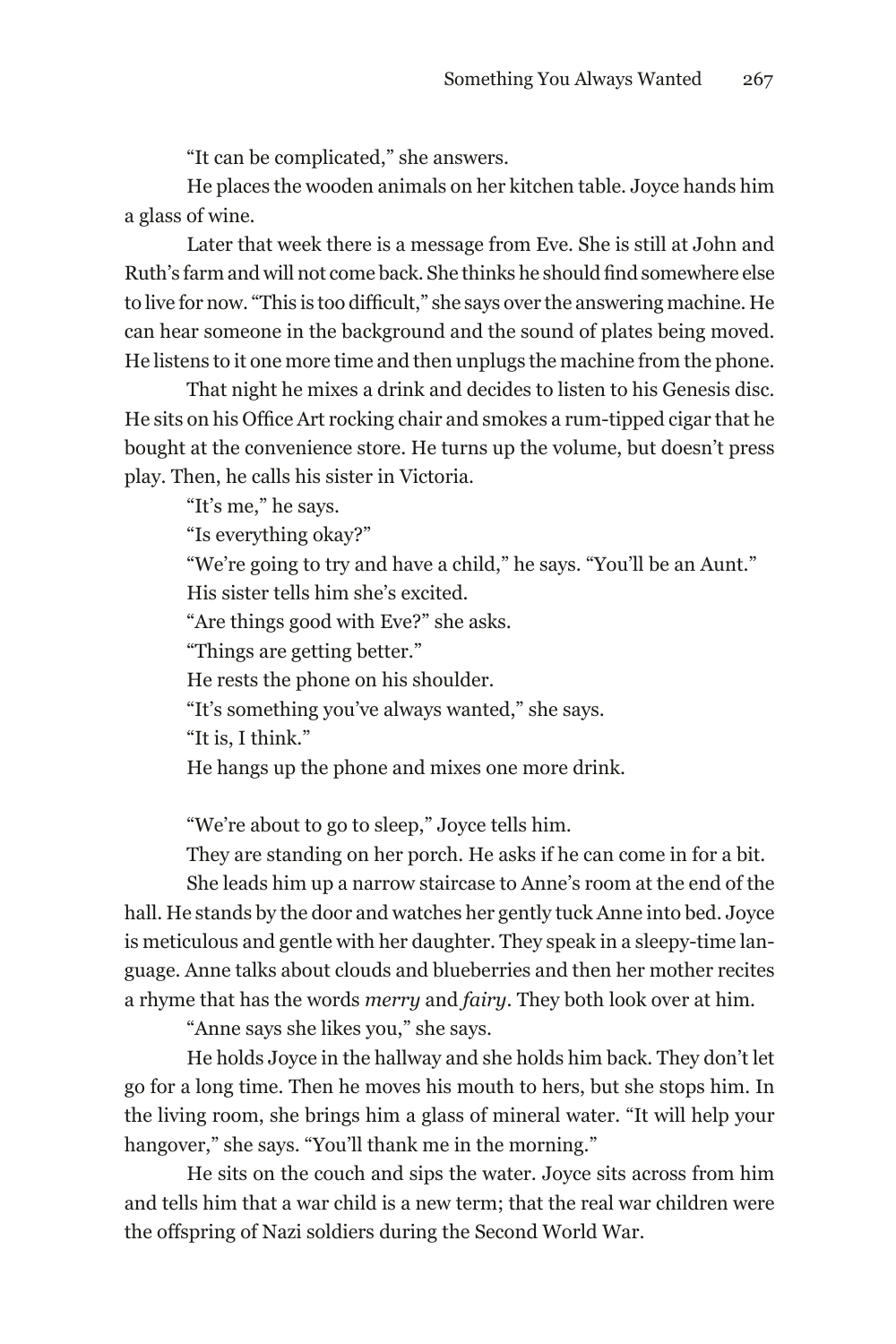"Not always Nazis'," she adds. "I guess a war child could have gone both ways."

Now she assumes the phrase is an office-tower expression for children in Iraq, Afghanistan, and Northern Africa.

"What happened to Eve?" she asks.

"She's still away," he answers. "I'm moving out."

Joyce tells him that soldiers would sleep with enemy women and then leave them.

"It must have been strange," she says. "Growing up like that."

"Was it name calling?" he asks.

"Maybe," she says.

"Was it rape?" he asks.

They sit together for a little while longer. She invites him to Anne's violin recital at the end of the week. Then there is a noise upstairs and she leaves the room. He picks up Anne's violin and holds it in his hands. He can see Eve's house from the window. He wonders if Joyce ever sees them fight, undress each other, drink too much. The violin feels light and smooth, well cared for. He looks at a sheet of music and reads: *Heiliger Dankgesang.*

"She gets scared," Joyce says.

"About what?"

"Things that a ten-year-old would get scared of."

Then he moves closer to her again and she doesn't move away.

"Can I stay here tonight?" he asks.

"Not just yet," she says.

The recital is in Anne's school. The three of them walk together. It is a late June evening and humid. He has spent the last few days packing his furniture, books, clothes, but has left other things behind. He will move to a sublet for the rest of the summer. He'll have roommates that are much younger than him and he will be living on the other side of the city. After, he's unsure where he'll go. Anne holds her mother's hand. He carries her violin. With Anne's free hand she waves to other neighbours: old ones, young ones.

"She waves to everybody," he says.

"She loves people."

"I don't feel that special," he says.

"She loves you too."

Then he asks Joyce if he can come to Thailand with them. She says she'll think about it. She tells him that the trip won't be easy. She tells him